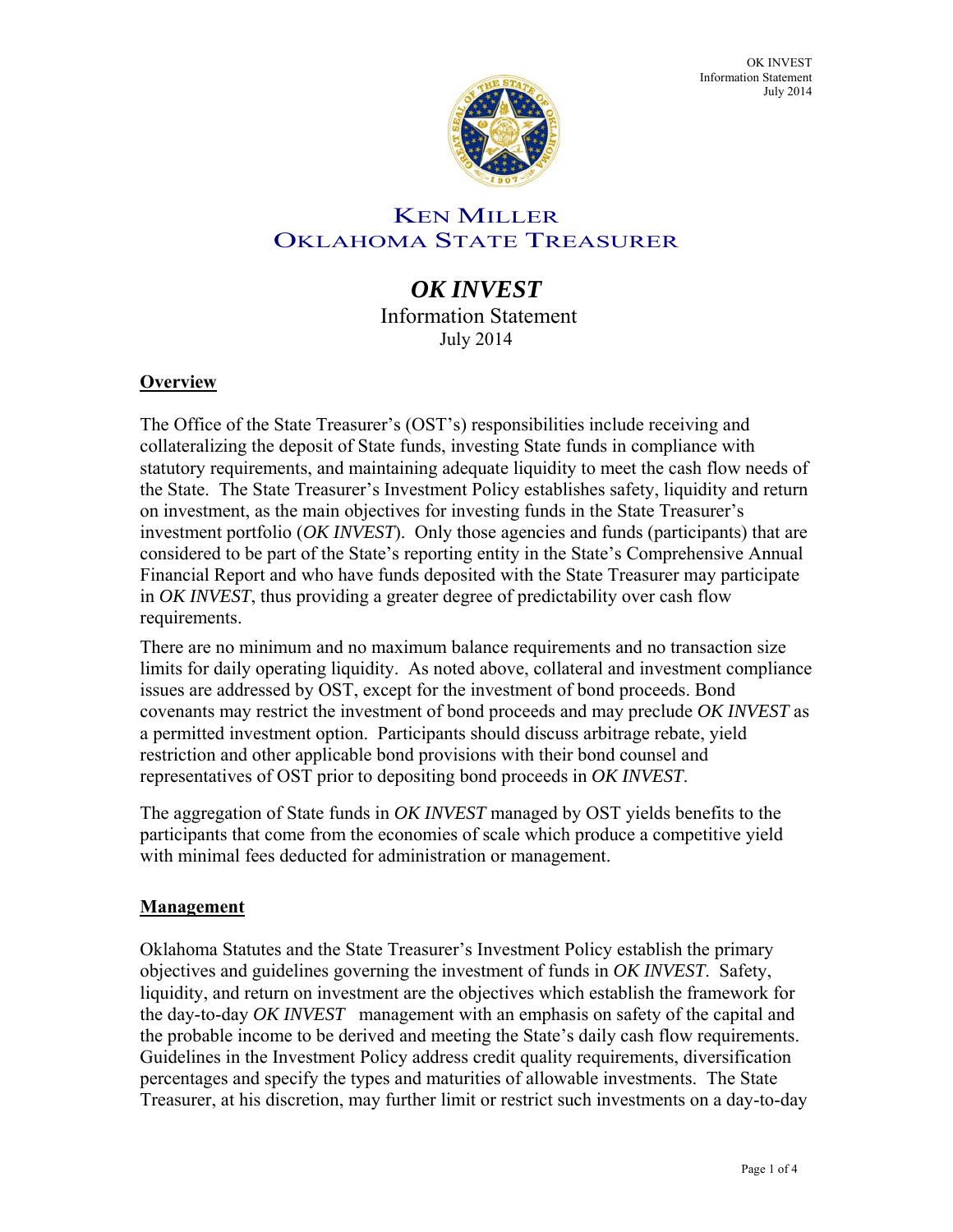basis The State Treasurer has determined that current holdings in *OK Invest* will include obligations of the United States Government, its agencies and instrumentalities; including agency senior debt and mortgage-backed pass-through securities, tri-party repurchase agreements, money market mutual funds, collateralized Certificates of Deposit, Commercial Paper, obligations of state and local governments and State of Israel Bonds. Various other investments, as allowed by law, may be added to the *OK Invest* portfolio, as the State Treasurer determines without formal revision to this policy statement.

*OK INVEST* includes investments in securities with an overnight maturity as well as in U.S. government securities with a maturity of up to ten years. Accordingly, *OK INVEST* maintains a variable net asset value that may fluctuate with changes in the market. By investing up to 30% of *OK INVEST* in overnight maturities, investing in the highest rated securities, and adhering to a buy and hold strategy with respect to securities, *OK INVEST* processes redemptions, excluding restricted redemptions as noted below, at a "stable value," regardless of *OK INVEST's* current market value. *OK INVEST* maintains an overall weighted average maturity of no more than four years.

# **Restricted Redemptions**

As previously noted, maintaining adequate liquidity to meet normal cash flow requirements is an important responsibility of this office. Accordingly, there are no minimum or maximum redemption restrictions except on **redemptions of \$50,000,000 or more for non-operating, reinvestment purposes**. Likewise, if redemptions for nonoperating, reinvestment purposes from the same account within a consecutive five business day period total \$50,000,000 or more, subsequent redemptions may similarly be restricted. The State Treasurer reserves the right to restrict a non-operating, reinvestment redemption to the extent that it would have a substantial adverse affect on the overall liquidity of *OK INVEST* and possibly forcing the premature sale of a security at a loss.

Generally, all redemptions will be for cash. However, the State Treasurer reserves the right to delay a restricted redemption for up to two business days or to pay part or all of a restricted redemption with readily marketable securities instead of cash. If payment is made in securities, the State Treasurer will value the securities selected in the same manner in which it computes and maintains *OK INVEST* net asset value on a day-to-day basis, using amortized historical cost. This process minimizes the effect of large redemptions on *OK INVEST* and its remaining participants.

#### **Risk**

The State Treasurer recognizes that any portfolio of investments is subject to risk. Participants maintain an interest in the underlying investments in *OK INVEST* and accordingly may be exposed to certain risks. The main risks of investing in *OK INVEST* are interest rate risk, credit/default risk, liquidity risk, and U.S. Government securities risk. Interest rate risk is the risk that during periods of rising interest rates, the yield and market value of the securities will tend to be lower than prevailing market rates; in periods of falling interest rates, the yield will tend to be higher. Credit/default risk is the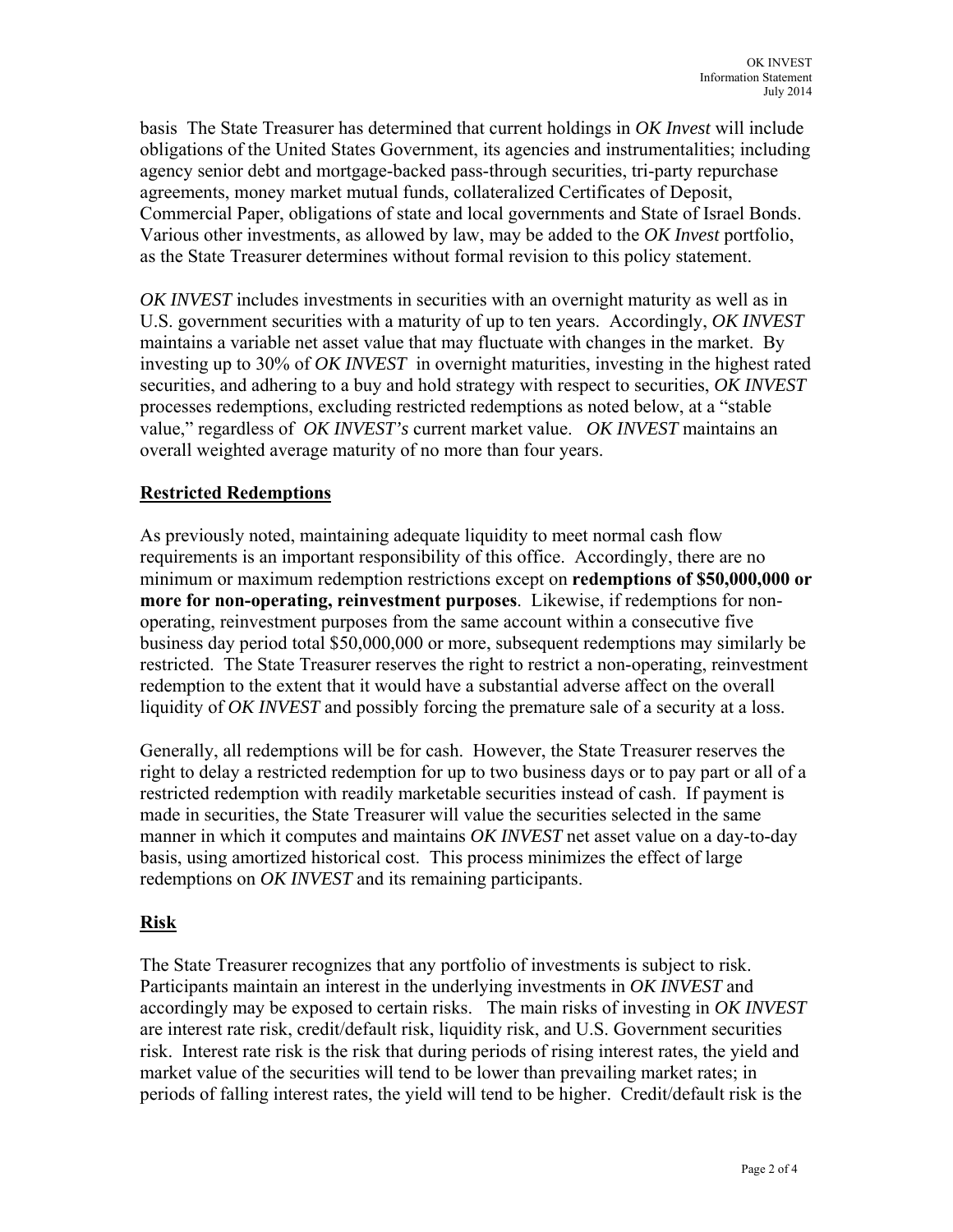risk that an issuer or guarantor of a security, or a bank or other financial institution that has entered into a repurchase agreement, may default on its payment obligations. Liquidity risk is the risk that *OK INVEST* will be unable to pay redemption proceeds within the stated time period because of unusual market conditions, an unusually high volume of redemption requests, or other reasons. U.S. Government securities risk is the risk that the U.S. government will not provide financial support to U.S. government agencies, instrumentalities or sponsored enterprises if it is not obligated to do so by law. Various investment restrictions and limitations are enumerated in the State Treasurer's Investment Policy to mitigate those risks; however, any interest in *OK INVEST* is not insured or guaranteed by the State of Oklahoma, the Federal Deposit Insurance Corporation or any other government agency.

# **Excluded Investments**

Certain investments held by OST are not included in *OK INVEST*. Yield restricted investments related to the State's Linked Deposit Programs and certain State Bond issues, the purchase of which was mandated by the State Legislature, are currently not included in *OK INVEST*. Certain securities which are purchased at the direction and on behalf of State agencies with the applicable investment authority are held specifically as investments for those agencies.

# **Securities Lending**

OST utilizes a securities lending agent to loan obligations of the U.S. Government, its agencies and instrumentalities included in *OK INVEST* to approved third party borrowers and to obtain and maintain collateral equal to at least one hundred percent (100%) of the market value of the securities loaned. Pursuant to State statute, the net income from securities lending is deposited into the Securities Lending and Custodial Fee Revolving Fund. Securities lending income in excess of amounts necessary to pay custodial or other banking fees, is deposited into the General Revenue Fund. Any losses associated with securities lending would be attributed to the General Revenue Fund.

# **Interest Allocation**

Interest is posted to each account on a monthly basis, generally by or before the fifth business day of the following month. A monthly earnings rate is determined based on the total *OK INVEST* earnings from the previous month as determined using the accrual basis of accounting and interest is calculated based on each account's average daily balance. The following is an example of the interest calculation:

Average daily balance \* Earnings rate \* number of days in month / 365

 $$2,608,048.21$  \*  $.92\%$  \*  $31/365 = $2,037.85$ 

# **Account Reporting**